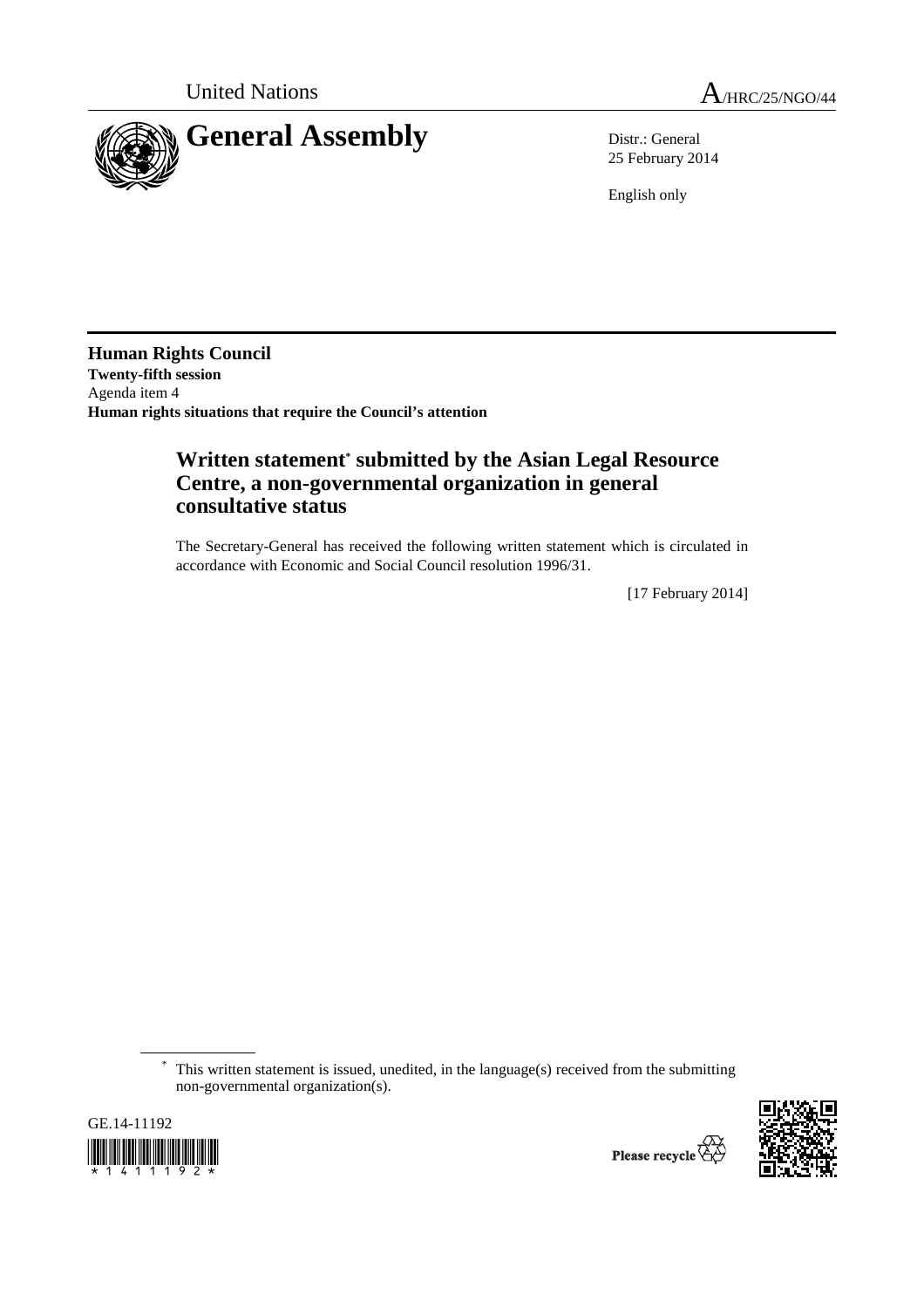## **Bangladesh: Enforced disappearances are increasing alarmingly**

1. The Asian Legal Resource Centre (ALRC) is gravely concerned by the ongoing pattern of deprivation of the right to life through enforced disappearance and killing in the pretext of "crossfire" in Bangladesh. Simultaneously, there are also incidents of "secret killings" of disappeared persons. The number of enforced disappearance has been increasing alarmingly in the recent months in the country. The majority of the victims are identified as activists of the pro-opposition political parties. The incumbent government is allegedly continuing a "cleansing mission" against its political oppositions through the Joint Forces, comprising the Police, Rapid Action Battalion (RAB), and Border Guards Bangladesh (BGB) who are disappearing and killing people in "gunshots".

2. The latest spree of enforced disappearance has been speeding up since the ruling party has renewed its tenure through a fake election that was boycotted by all the opposition parties. The government denied the people's right to elect their representatives in the 10th parliamentary "election". At least 52% of electorate found their votes meaningless as 153 (out of a total of 300) parliamentary seats were decided before the election in order to secure the ruling parties' "unopposed victory". The remaining 147 seats' elections experienced extremely low turnout amidst riggings by the ruling party cadres and violence between state agents and opposition supporters. Before and the after the "'election", staged on 5 January 2014, the opposition has been demanding a fresh election ensuring the people's participation in a transparent, free and fair atmosphere under a non-party government so that administrative bias can be avoided. The current incidents of enforced disappearance have been occurring in such a backdrop with the purpose of silencing the voices of the people by creating extreme form of fear and panic in the society.

3. Bangladesh remained a long-standing member of the Human Rights Council since the inception of the UN rights watchdog. It appears that Bangladesh's recent presence in the Council has been useless as the situation of human rights has been worsening ever in the history. Orally, and in writing the Council has been receiving numerous rhetorical pledges from the Bangladeshi delegations who ultimately expose their hypercritic positions, in opposition to their own people, before the international community. The constitutional guarantees to protect the rights (to life, of personal safety, and of liberty) of the citizens are mere parchments without any practical value in the real lives of the people. Disappearances continue despite the fact that the country has obligation as per the Constitution of the country and international human rights instruments.

4. As a party to the International Covenant on Civil and Political Rights (ICCPR) since 6 September 2000, Bangladesh has obligations to implement Articles 2 and 6 for protecting the right to life of its citizens. According to Article 2 and 6 of the ICCPR, Bangladesh has the obligation to ensure the right to life of its people, and ensure prompt and effective reparation where violations occur. It is also obliged to bring legislation into conformity with the ICCPR.

5. Article 32 of the Constitution of Bangladesh protects the fundamental right to life and liberty, stating that: "[n]o person shall be deprived of life or personal liberty, save in accordance with law." Moreover Article 31 of the Constitution reads: "[t]o enjoy the protection of the law, and to be treated in accordance with law, and only in accordance with law, is the inalienable right of every citizen, wherever he may be, and of every other person for the time being within Bangladesh, and in particular no action detrimental to the life, liberty, body, reputation or property of any person shall be taken except in accordance with law."

6. In reality, these provisions have not been implemented and this most fundamental right is being repeatedly violated with complete impunity. Enforced disappearances, that took thousands of human lives in the early 1970s and continued during the tenures of the successive governments with fewer numbers of cases, have been resumed in Bangladesh after the RAB started operating in the country without consequence.

7. The Asian Human Rights Commission (AHRC), ALRC's sister organisation, has documented cases of disappearances that have been alarmingly increasing. At least 35 persons were disappeared in 2013. Between the parliamentary election schedule was announcement on 25 November 2013 and 2 January 2014, a period of 37 days, at least 10 persons have been disappeared. The recent patterns show that the Police, RAB, and BGB jointly and are individually picking up persons from places of work, business, off the streets, and at home. For days, sometimes weeks, the persons remain missing. In certain cases, dead bodies are found floating in paddy fields, roadside ditches, or in